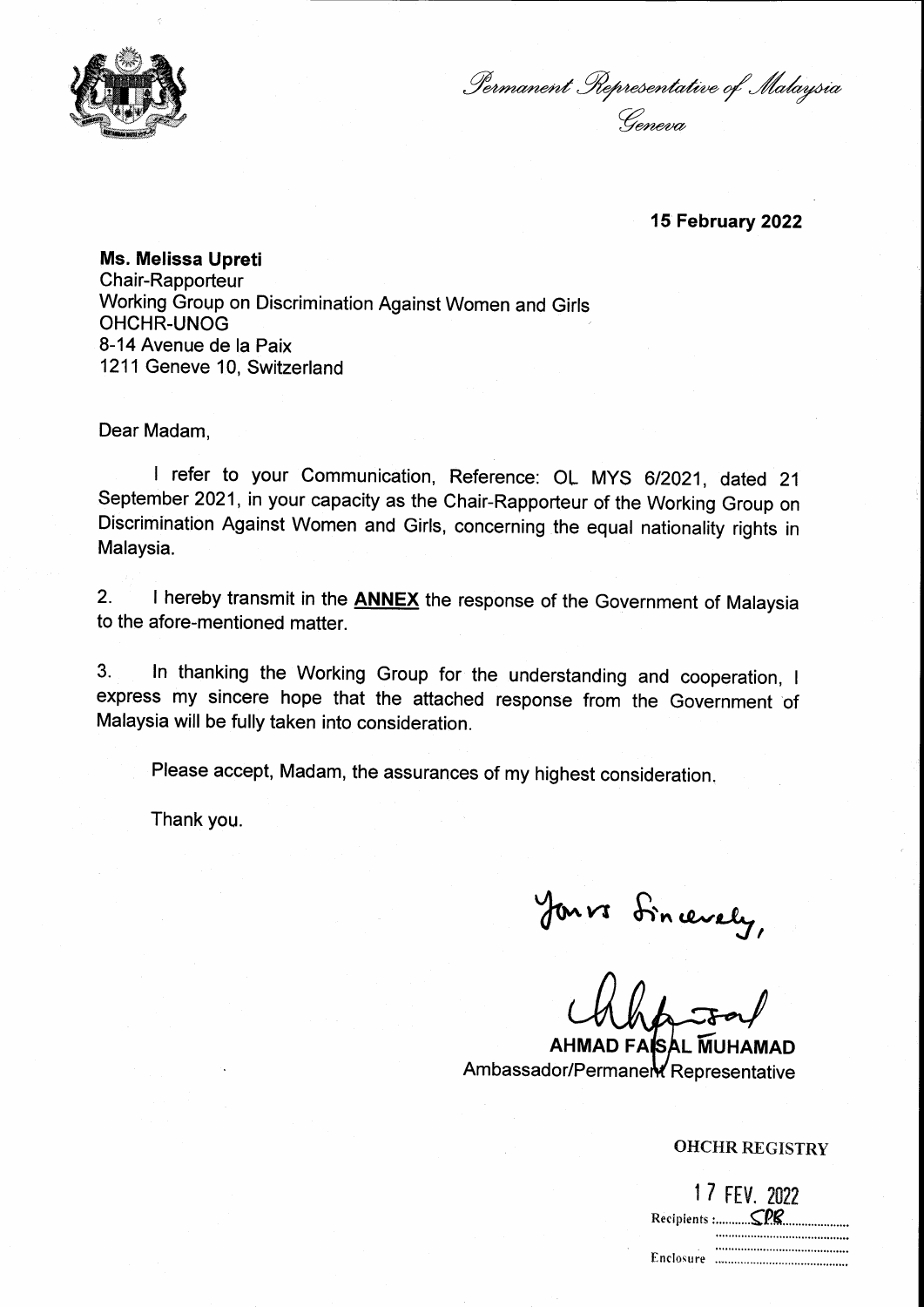## **RESPONSE FROM THE GOVERNMENT OF MALAYSIA TO THE COMMUNICATION SUBMITTED BY THE WORKING GROUP ON DISCRIMINATION AGAINST WOMEN AND GIRLS ON THE ISSUE OF WOMEN'S EQUAL NATIONALITY RIGHTS**

The Government of Malaysia ("Government") presents the following information in response to the communication submitted by the Working Group on discrimination against women and girls ("WGDAWG") Reference: OL MYS 6/2021 dated 21 September 2021 ("Communication") concerning the measures taken by the Government regarding the Government's appeal against the Kuala Lumpur High Court's decision on automatic transmission of nationality to children born overseas to Malaysian women.

This response provides clarification on the Government's action following the Kuala Lumpur High Court's decision as requested in the Communication, as follows: 2.

## (i) **Please provide information on the Government's possible intention to withdraw the appeal to the High Court's ruling**

3. The Government has filed an appeal against the said decision to the Court of Appeal and an application for a stay of execution of the High Court's judgement. The application for a stay of execution of the High Court's judgment had been fixed for hearing on 15 November 2021. Nevertheless, the Government's application for stay of execution pending appeal has been dismissed.

## **(ii) Please provide any information on the enforcement of the High Court ruling should it be upheld and any planned revision of the relevant legislation?**

4. The Government is currently taking steps to file the requisite for the appeal records and waiting for further directions from the Court of Appeal.

5. It Is pertinent to note that Article 159(5) of the Federal Constitution expressly provides that any proposed amendment to the provisions of Part III of the Federal Constitution (concerning citizenship) shall not be passed without the consent of the Conference of Rulers and shall not be passed in either House of Parliament unless it

**1**